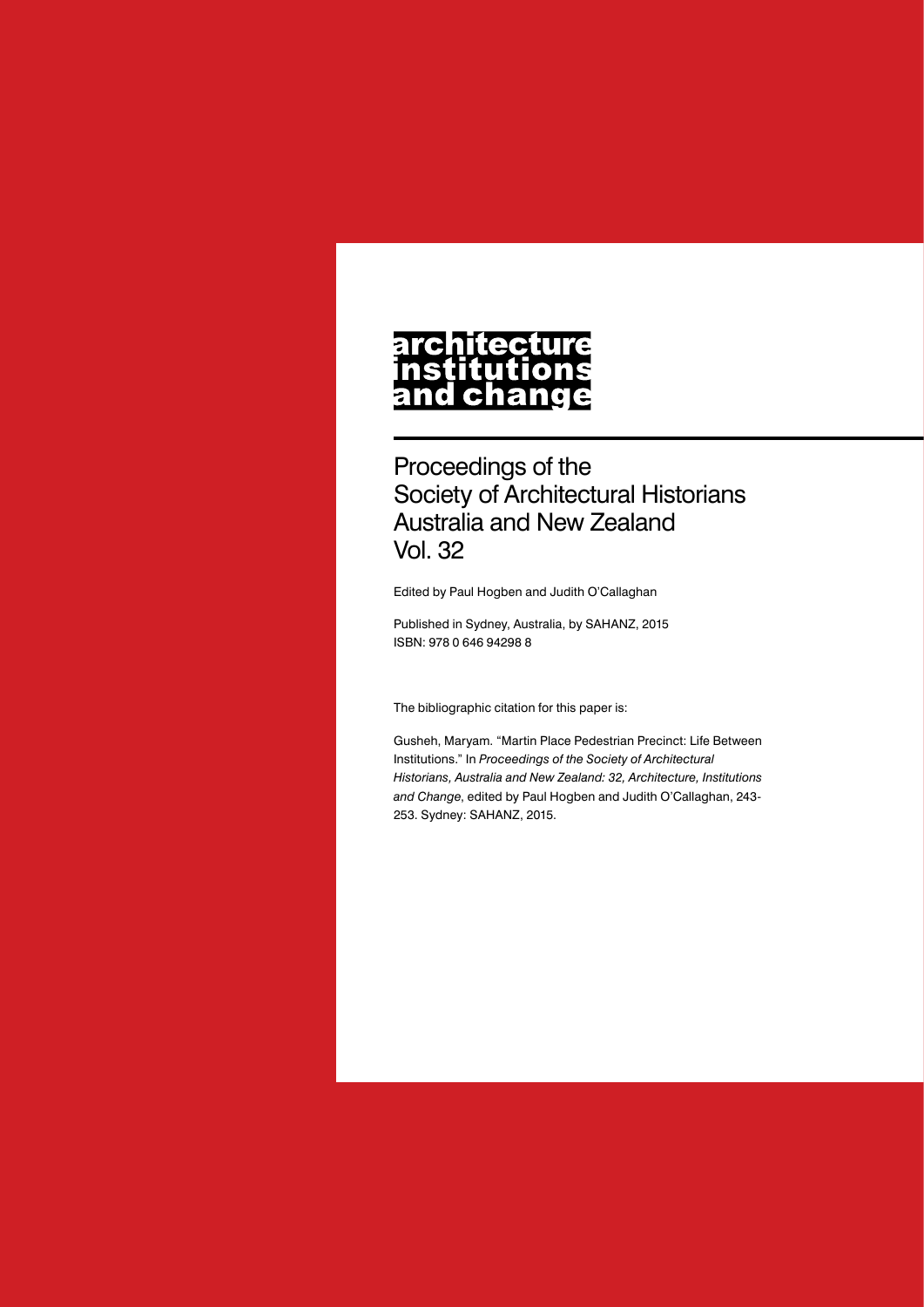**Maryam Gusheh**, UNSW Australia

# Martin Place Pedestrian Precinct: Life Between Institutions

*In her 1986 survey* Australian Architecture Since 1960*, Jennifer Taylor described Clarke Gazzard Architects' design for the pedestrianisation of Martin Place (1971–79) as "the most impressive" result of the local government's "action plans" to "conserve" the historic*  fabric and "enhance" the social agency of the inner Sydney environment during the *1970s.1 In Taylor's view, the revitalisation of the vehicular street as an outdoor civic room, "reminiscent of some of the squares of Europe", was emblematic of the period's "clearly discernible" change in attitude to planning and building. Critical of the alienating impact of modernisation, "handsome" and "humane" public "forums" were here emphasised as the democratising and thus necessary intermediary between the city's elite commercial and civic institutions. Taylor's account captures the late-twentieth-century reception of Martin Place as a neo-traditional solution.*

This paper broadens this received understanding through a synthesised reading of *three key proposals integral to the project's early conception, subsequent development and imagined future. The design for the pedestrianisation of west Martin Place (1968)*  and the 'action plan' for the expansion of the precinct to Macquarie Street (1972) form the core of discussion; the latter is reviewed in the context of the City of Sydney Strategic Plan *(1971). Gazzard's report on the built precinct and recommendations for its conservation (1984) is addressed in the conclusion. With a focus on conceptual continuities and tensions in this sequence, the paper traces the evolving character of the design. The paper suggests that the Martin Place political campaign and the ensuing commission – to design the space in between institutions, monuments, infrastructure and landscape – gave this architect and planner the opportunity to explore, on a grand stage, a progressive vision for an eclectic yet interlaced urban territory.*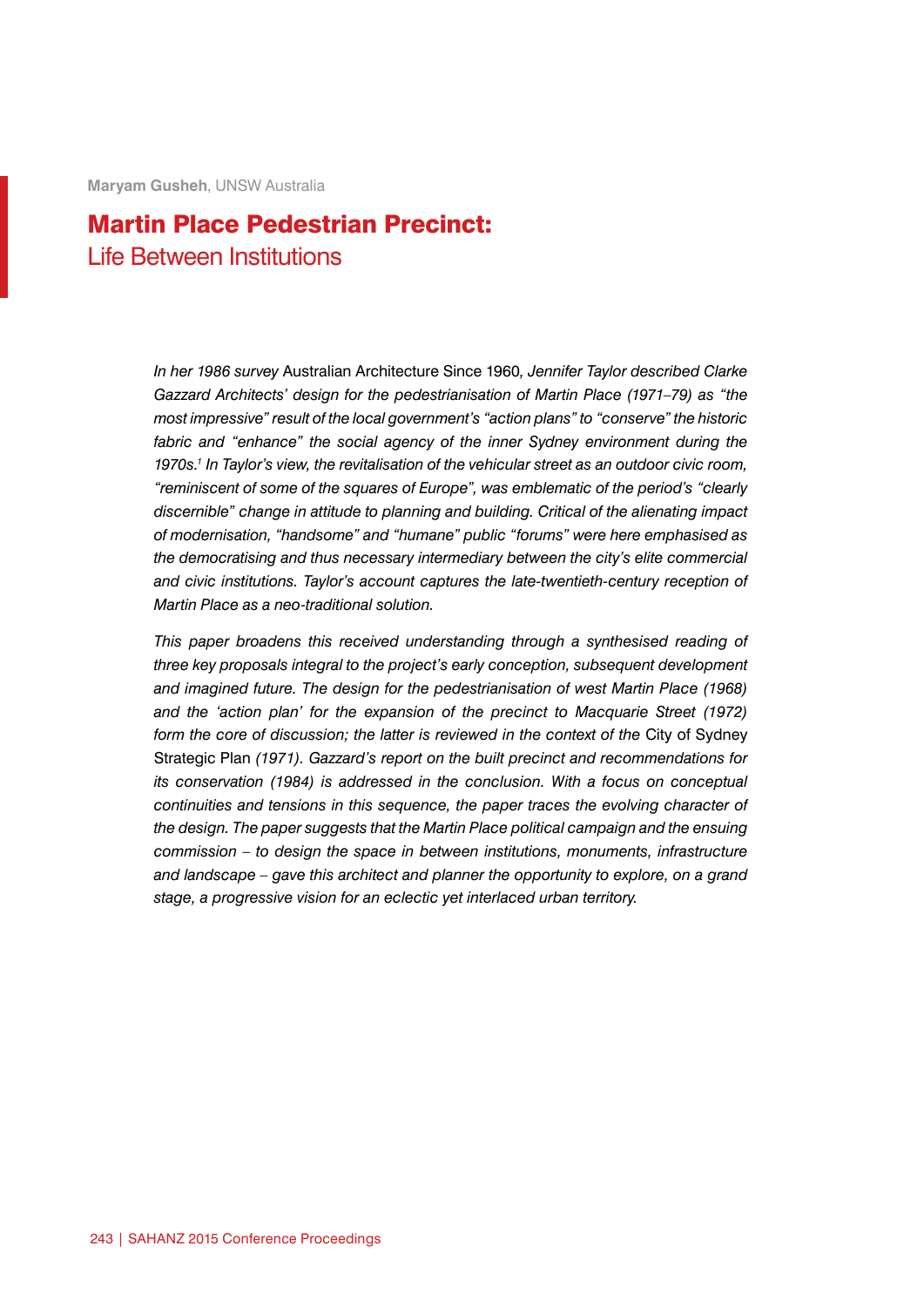

The pedestrianisation of Martin Place forms a significant episode in Don Gazzard's 2006 professional autobiography, *Sydneysider: An Optimistic Life in Architecture*. 2 Indeed, our contemporary knowledge of this urban project and the political context for its realisation is largely indebted to Gazzard's written work, with his autobiography his most recent and most personal account.<sup>3</sup> Here, the early impetus for the Martin Place proposal is described via a comparison with the Seidler CBD landmark, Australia Square (1967) at that time recently completed: "Seidler ... had created a busy people space as part of a commercial development; now was the time, I thought, to create an important public place as the forerunner of a more civilised city."4

As a young engineering student, Gazzard had worked in Seidler's office and trained in architectural design via Seidler's method (1950-54). Perhaps with this early association in mind, and in the context of a retrospective account of his career, he takes care to subtly distinguish his approach from Seidler's resolute modernism. Through an implied distinction between the commercial and the civic, and between the dynamic and the participatory, Gazzard privileged an elevated notion of public space.

The association of Martin Place and its late twentieth-century revitalisation with a premodern, humanist urban order, typically emphasised with reference to the first stage of the proposal, has been a recurring theme in the representation of this work. However, obscured in this reading are the alternative priorities that informed the subsequent designs, encompassing several stages and developed over a period of a decade. It is this project's evolving trajectory that this paper considers.

#### **Square: Martin Place as civic court**

The proposal for the pedestrianisation of western Martin Place, prepared by George Clarke and Don Gazzard, in association with Professor Denis Winston, the Dean of the Faculty of Country and Town Planning at the University of Sydney, was put to the City of Sydney on September 10, 1968.<sup>5</sup> A three-page letter, together with architectural plans, perspectives and technical reports outlined the project and made a vigorous call for its implementation.<sup>6</sup>

Their solution was modest and direct: to close Martin Place, between George and Pitt Streets, to vehicular traffic and reconfigure the ground plane as a unified and expansive stone platform. Formal, strictly symmetrical arrangements of trees were fundamental to the design. They framed the square's outer limit, defined pedestrian portals and amplified the central location of the cenotaph. Customised street furniture, lighting and kiosks were located at the periphery and amplified human activity at the architectural threshold.

Anticipating the commissioners' resistance on pragmatic grounds, the design team drew on expert advice. Rankin & Hill Consulting Engineers considered the project's traffic implications and endorsed the "imaginative" proposal categorically.7 Thompson & Wark Quantity Surveyors estimated the total cost to be between \$150,000 and \$175,000 –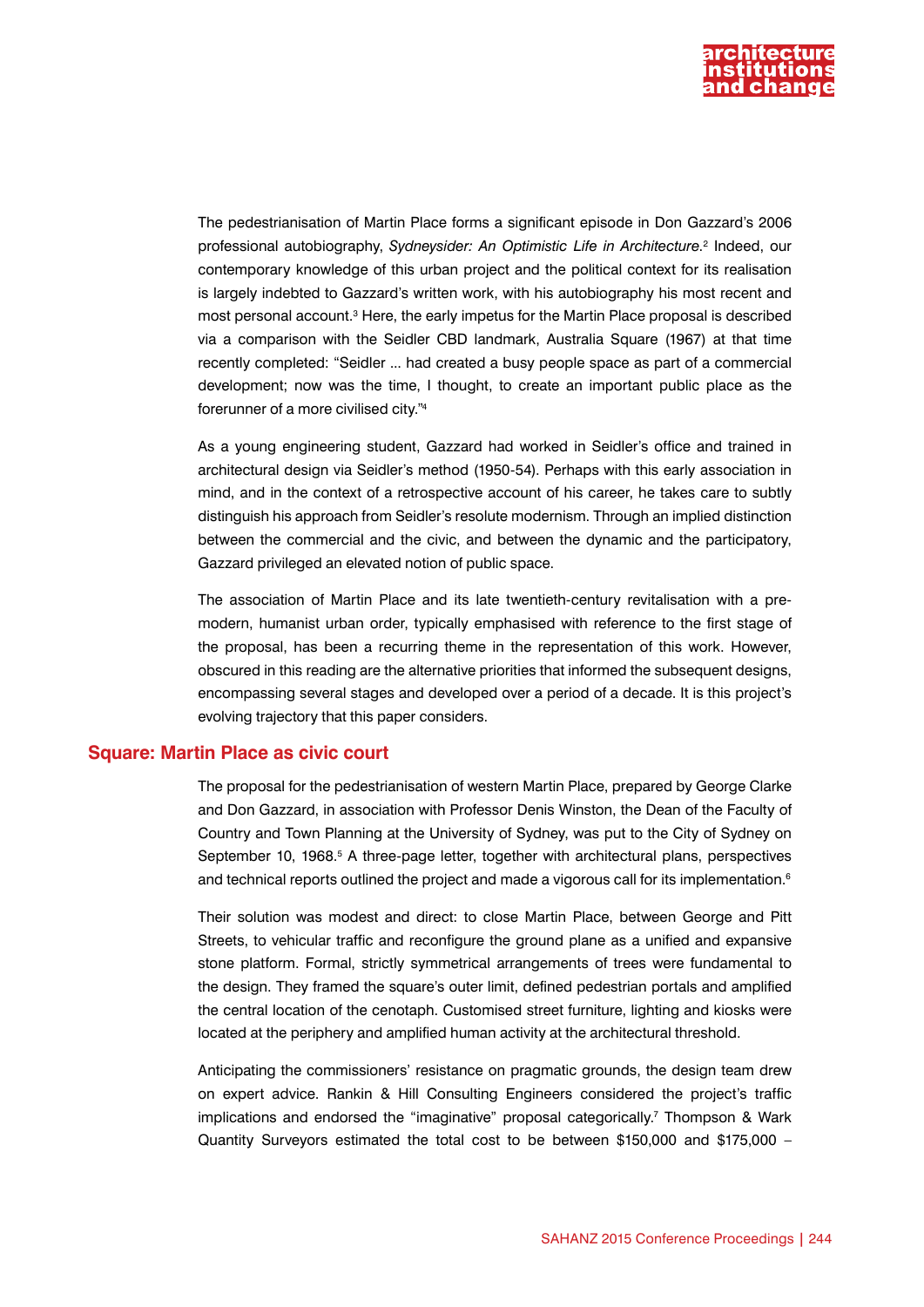relatively low, Clarke and Gazzard claimed, for "the creation of the sort of civic amenity that this Square would give to the City of Sydney." Representatives from the Returned Servicemen's League were consulted and were reportedly "sympathetic" in their response. The pedestrianisation plan, the report ultimately concluded, was "entirely feasible".

It was, however, not practical but ideological priorities that galvanised Clarke and Gazzard's presentation. With an emphasis on their sustained commitment to the scheme, they dated the strategy to more than a decade earlier, first in 1954, by George Clarke (with Geoffrey Faithfull) and subsequently in 1966 by Don Gazzard in the context of the RAIA exhibition and the associated monograph *Australian Outrage: The Decay of a Visual Environment*. 8 They argued that the presence of the cenotaph set against the post office rendered lower Martin Place the "ceremonial core of Sydney". The site thus presented the logical grounds upon which to establish a "great city square, a place for ceremony and dignity". What Clarke and Gazzard effectively called for was the translation of a vehicular road to an open-air war memorial.

The disciplinary motivations informing the strategy were nuanced. Proposed in one sense was an elevated civic domain; a spatial support that balanced everyday urban activity with inspired ritual. In another sense the design team prioritised imageability. The cenotaph – among the oldest World War I monuments in Sydney – along with the surrounding nineteenthcentury institutional fabric, conserved and consolidated by a new urban environment, was here framed as a memorable image of inner Sydney.

A photomontage by Don Gazzard visualised the '68 scheme. Pedestrians stroll along an expansive, elegant promenade, set against the grand backdrop of the post office. Some pause by the cenotaph, others are more direct in their movement; some walk alone, others are in conversation. The post office loggia appears animated; people cluster close to the colonnades in conversation. A young woman dominates the foreground. She stands with a camera, looking across the perspectival space, ready to photograph her male companion. In a later amendment to the artwork, the male figure is erased. It is now the urban environment that forms the photographic subject.<sup>9</sup>

The artwork accompanied an early *Sydney Morning Herald* editorial, "Square Proposed in Martin Place, Cenotaph to be focal point".<sup>10</sup> The constellation of significant architectural heritage, war monuments and public amenity presented a vivid image, not only as urban form but, importantly, as saleable political message. A relationship between urban design and local politics was fundamental from the outset. Endorsed by the Civic Reform Association, the conservative party contesting the 1969 elections against the Labor party, the proposal was enlisted in their campaign. Urban design was thus explicitly framed as political policy.

In 1969 Civic Reform won the majority of council seats and within months the trial of a civic square at Martin Place was endorsed.11 Implementation was arduous, with Clarke and Gazzard intricately involved in the lengthy and negotiated process. By September 1970 the trial closure of Martin Place commenced and the traffic implications were scrutinised.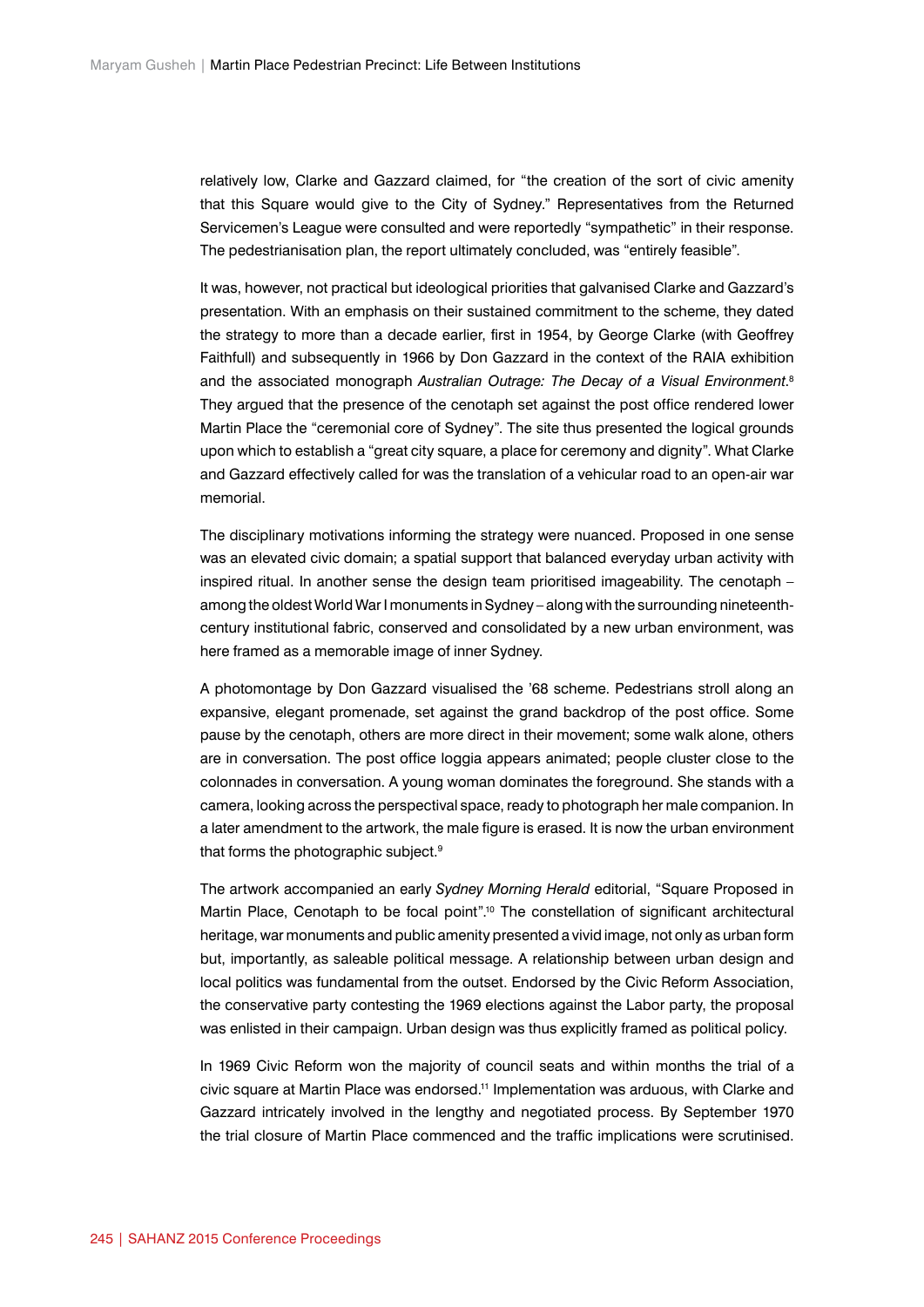

Within three months of the closure, on 9 December 1970, the state authorities approved the precinct as permanent.

#### **"Martin Place: an historical perspective"**

Concurrent with the trial closure, *Architecture in Australia* published an article by Nicholas Tesdorf "of Clarke and Gazzard Architects" with the title "Martin Place: an historical perspective".12 This was a chronological, albeit selective, historical overview of Martin Place, beginning with Barnet's design for the General Post Office building in the early 1860s through to the 1968 pedestrianisation plan. Tesdorf's critical agenda was clear from the outset. Here, late nineteenth-century, and typically unrealised, civic proposals were marshalled in support of Clarke Gazzard's contemporary position. Via reference to past "mistakes" and missed opportunities, he called on the authorities to render the Martin Place trial permanent.

Beginning with land acquisitions for a modest laneway in 1868, to calls for a "noble street, wider than George Street" in 1870, leading to the more ambitious claims for an expansive "Post Office Square" in 1884, and the legislative register of the "Post Office Street" in 1889, Tesdorf explained that the design and construction of the GPO over several stages went hand in hand with a persistent effort to secure a pedestrian court or thoroughfare to the north of the building. Although this narrative sequence was interspersed with economic, legal and legislative obstacles, it was ultimately the Great Fire of 1890 that in Tesdorf's view denied this urban vision. Within two years of the fire, he lamented, lower Martin Place was opened to motor traffic.

Tesdorf's narrative concludes with the Clarke Gazzard '68 pedestrianisation scheme, and reiterates their rationale. Newly outlined in his description, however, is Clarke Gazzard's fresh, explicitly ahistorical, conception of the plan; they noted that they "were at that time not aware of the previous history of this part of Martin Place."13 A footnote to the article further supports this claim. Here Tesdorf cites "a talk given by Professor J. M. Freeland in July 1970" as the prompt for his enquiry.14 The implied serendipitous alignment between Clarke and Gazzard's proposal and its late nineteenth-century counterparts appears polemical. In Tesdorf's discussion the '68 proposal was assigned a cultural foundation and an association with classical civic civility, yet the project remained untainted by nostalgic or historicist associations.

Seven graphic plates illustrate the overview. Striking among these is a perspectival print dated to 1888.15 Imagined to the north of the GPO is an expansive landscaped thoroughfare. A monumental fountain dominates this setting, the first of two shown along the length of the promenade. Classical in form and with a towering central cannon, they project jets of water high up, well past the GPO parapet. Rows of palm trees and low shrubs bound the space to the north and provide a canopy over the strolling pedestrians. Clouds roll overhead as if to signal pending rain and at a distance a fictive built form culminates the passage. A lush tropical environment, over-scaled ornate fountains and a neoclassical building, as assembled here, evoke an eclectic and theatrical sensibility, and one in contrast to the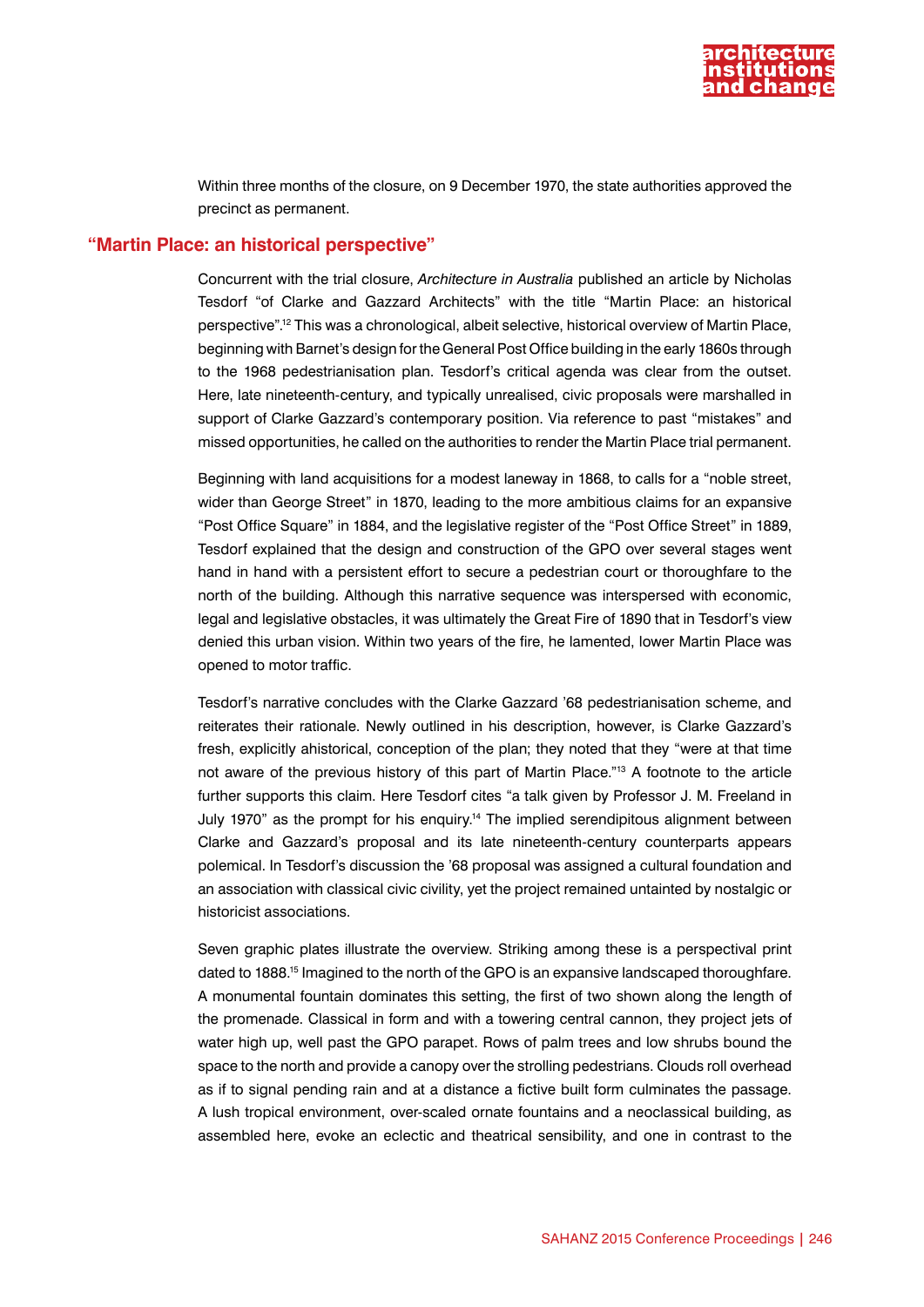elegant and deliberately austere resolution of the precinct by Clarke Gazzard Architects. When viewed relative to the evolution of the scheme over the following decade, however, this image gains poignancy. In one sense it loosely alludes to the eclectic character of the subsequent designs. In another sense it forms a recurrent image in the post 1980s retrospective representation of the project and plans for its future.

#### **System: Martin Place as urban territory**

The Clarke and Gazzard '68 plan was never intended as a lone entity. In an early review published only eight days after the proposal was presented to council, the *Sydney Morning Herald* branded the scheme as the "first step in a complete facelift for Sydney". The report suggested that the political approval and successful realisation of the project could pave the way for future, larger scale, more substantive interventions in the city. With reference to project "town planners", a number of possibilities were outlined. These included the eastward expansion of the pedestrian precinct "between Pitt and Castlereagh Street", with underground carparks below. Anticipating the MLC development, "giant towers" were envisaged opposite the GPO, "with plenty of room between them for more outdoor eating". Particularly ambitious among the projected plans was a "system" of uninterrupted pedestrian networks, incorporating "plazas", "walkways" and "arcades" between Australia Square and Martin Place. Compared to the vigour of these imagined futures, the scheme at hand appeared demure. However, the two proposals were not incompatible. The decorous revitalisation of Martin Place as both a "civic square" and war memorial provided an uncontroversial opening towards a more progressive vision for an urban territory. This vision would be soon explored in the context of a strategic plan for the City of Sydney.<sup>16</sup>

## **City of Sydney Strategic Plan**

On 2 March 1970, Urban Systems Corporation (USC) submitted an application "for appointment to assist the City of Sydney Council in the preparation of a Strategic Master Plan".<sup>17</sup> The cover letter to the application introduced USC as "the successor to the urban planning and architectural firm of Clarke, Gazzard and Partners". From early in the 1960s Clarke and Gazzard's practice had been multidisciplinary. With expertise in architecture and town planning, respectively, they advocated a research-based and integrated approach to design thinking and production. Self-described as Australia's first private urban research and planning practice, within ten years Clarke Gazzard was engaged across a diverse range of projects including significant master planning work in a number of major Australian cities. Anticipating further expansion, both in Australia and abroad, the partnership was incorporated in 1970 and rebranded as Urban Systems.18 At a prosaic level, the new title signalled a readiness for large-scale urban commissions. Conceptually, it subverted traditional disciplinary limits and hierarchies. The representation of the city as an interlaced network of visible and invisible systems blurred the distinction between architecture and the urban terrain. Moreover, it reconceived of the designer as strategist. In this view architects and urbanist were not only charged with resolving what the city looked like, but how it was managed.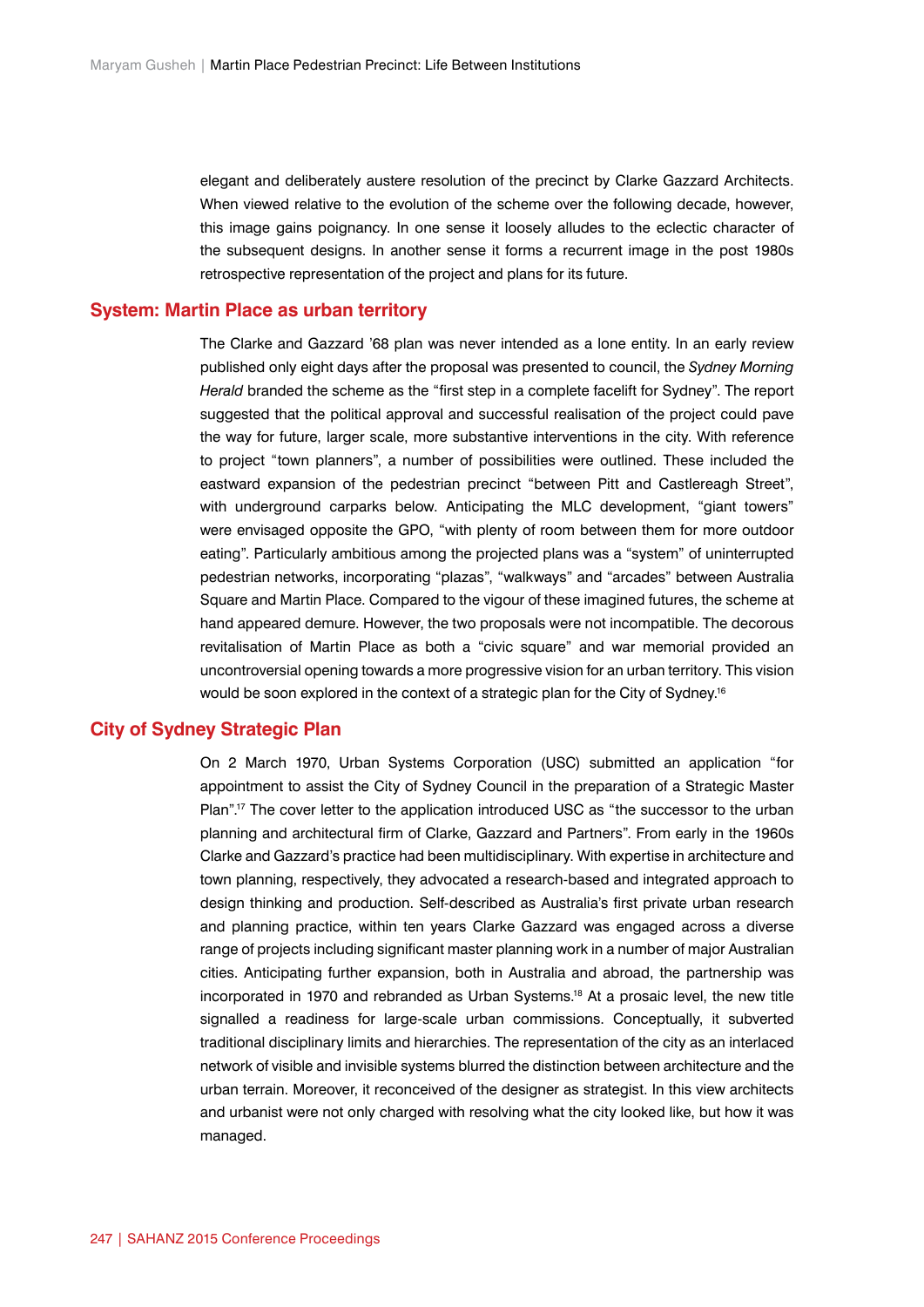

The USC bid was made in association with McConnel, Smith & Johnson Architects and Planners, for their "longer records of practical achievement on behalf of government clients", and W.D. Scott and Company "Management, Operations, Research, and Economic" consultants. Additionally enlisted were an expansive range of experts, both professional and academic, with diverse specialisations; for example, in planning, architecture, traffic engineering, sociology, government studies and geography. The document called for a multivalent approach to rethinking the city. The proposal must have been compelling. Roughly one month after receipt of the bid, The City of Sydney Development Committee recommended the consortium's appointment, with its contract formalised on 10 August 1970.19

The initiative attracted immediate press coverage; it was reviewed in some detail by *The Bulletin*. 20 With reference to George Clarke's explanatory statements, the article noted the progressive character of the proposed approach: "They are not working on an old style city plan. There will be no map in different colours to show the areas reserved for different land uses - red for housing, green for parks, yellow for offices."<sup>21</sup> It went on to suggest that fundamental to this innovative planning process was a "work and decision schedule", a process of decision making "in which ideas and information are to be thrown together into a tentative strategic plan which is then to be subjected to a progressive dosage of public consultation and plan adjustment." The "Work and Decision Schedule", an extension of the more conventional term "schedule of works", formed a key section in the USC application for appointment. Set out as a graphic chart, it succinctly conveyed the consultants' proposed methodology. Directly communicated was the production sequence: a preliminary evaluation and planning phase, followed by a three staged review and adjustment, leading to the final report. With the client authority and community consultation integrated within the process, envisaged was a fast-paced "action planning," or "planning in action": an ongoing and synthesised review and implementation process, unhindered by political and bureaucratic inefficacies. Further to an explanation of work sequence, the schedule outlined the thematic framework for analysis. Three discrete yet interrelated categories – "movement system", "activities system" and "management system" – presented a consistent structure throughout. The suggestion was that a coherent approach to urban infrastructure, program and administration would not only lead to community-centric city planning, but would give *form* to a legible and integrated urban field.

On 15 July 1971 the "first copy" of the 200-page City of Sydney Strategic Plan was dispatched to Lord Mayor Emmet McDermott. In an accompanying letter, labelled "personal", George Clarke described the favourable press the plan was likely to receive.<sup>22</sup> With an exuberant tone he wrote that according to the "latest information" the initiative would be featured in numerous news outlets including prominent newspapers in Sydney and interstate, suburban "re-prints", and public and commercial television news channels. The sheer magnitude of the coverage, Clarke wryly suggested, may be of "interest" to the Minister for Local Government.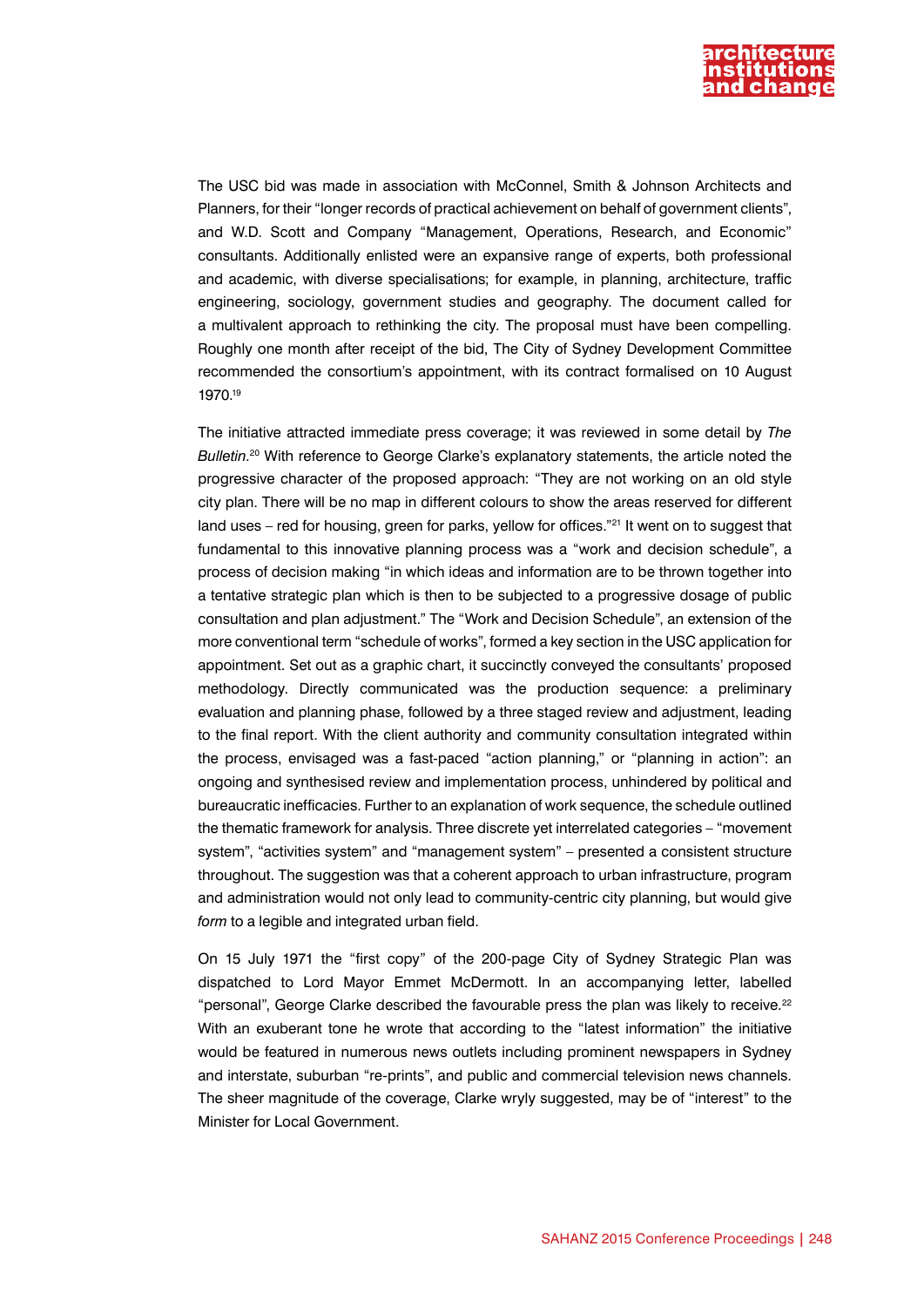Clarke's provocation alluded to a core motivation behind the Strategic Plan; that is, to bolster the local government's jurisdiction over the city structure and associated patterns of change and renewal. The claim for localised power was in one sense pragmatic. No doubt, the consolidation of the administrative network would have paved the way for a more efficient planning process. In another sense it promoted a culture of activism, a call to arms for localised citizenry action. The reclamation of legislative authority from the state and associated statutory organisations was seen as a tool for democratising the city.

With the citizens' right to the city as a core message, the City of Sydney Strategic Plan was structured according to four broad objectives: first "management", second "accessibility", third "diversity" and fourth "environment". The consultant's earlier conception of the urban terrain in terms of systems remained at play, with the terminology refined to reinforce the document's populist tenor. "Movement" was thus approached via the objective to improve "access" to the city, and "activities" was reframed as the desire to increase the diversity of community services.<sup>23</sup>

Clarke and Gazzard's '68 proposal for the pedestrianisation of the western section of Martin Place between George and Pitt Streets was incorporated into the City of Sydney Strategic Plan, albeit as a modest component within a vast schema for "accessibility". Broadly envisaged was a city core, protected from major vehicular roads, and abounding with a modernised and hybrid public transport network: mini-buses, electric tram-transit vehicles, monorails or other elevated electric tracked vehicles, electric trolleys operating in pedestrian malls, and a moving footway and escalator system. Added to this was an expanded system of parking stations and an "integrated city wide pedestrian movement system" that linked transport interchanges "to each part of each Precinct". The strategy was, however, not limited to circulatory infrastructure. It stated: "There are two essentials to implementing the pedestrian system. One is an explicit plan. The other is a practical method of implementing it." The report went on to recommend operational tactics.<sup>24</sup> Through an amendment to the Floor Space Ration Code already in place, the suggestion was for "a series of bonuses in return for the financing and/or construction by developers of subways, bridges, arcades, malls, and plazas approved by Council as part of the pedestrian system".<sup>25</sup> It was precisely the convergence of elevated aspirations and practical measures that broadly characterised the City of Sydney Strategic Plan.

A schematic cross section for the "Wynyard Pedestrian Network" visualised the proposed character of this circulatory environment.26 Depicted was an integrated vertical and horizontal pedestrian experience across the city. Multi-level passageways and 'plazas' above and below the ground plane not only eliminated a contest between pedestrians and cars, but provided visual drama and spatial variety within this matrix. Indicated was a diversity of uses – shops, galleries, childcare – with the implication that their adjacency would offer increased opportunities for social interaction and exchange. The composition eroded formal and typological boundaries and blurred the relationship between private and public ownership. Within this three-dimensional urban design exercise pedestrian pathways were ultimately depicted as the scaffold to a city conceived as a single entity.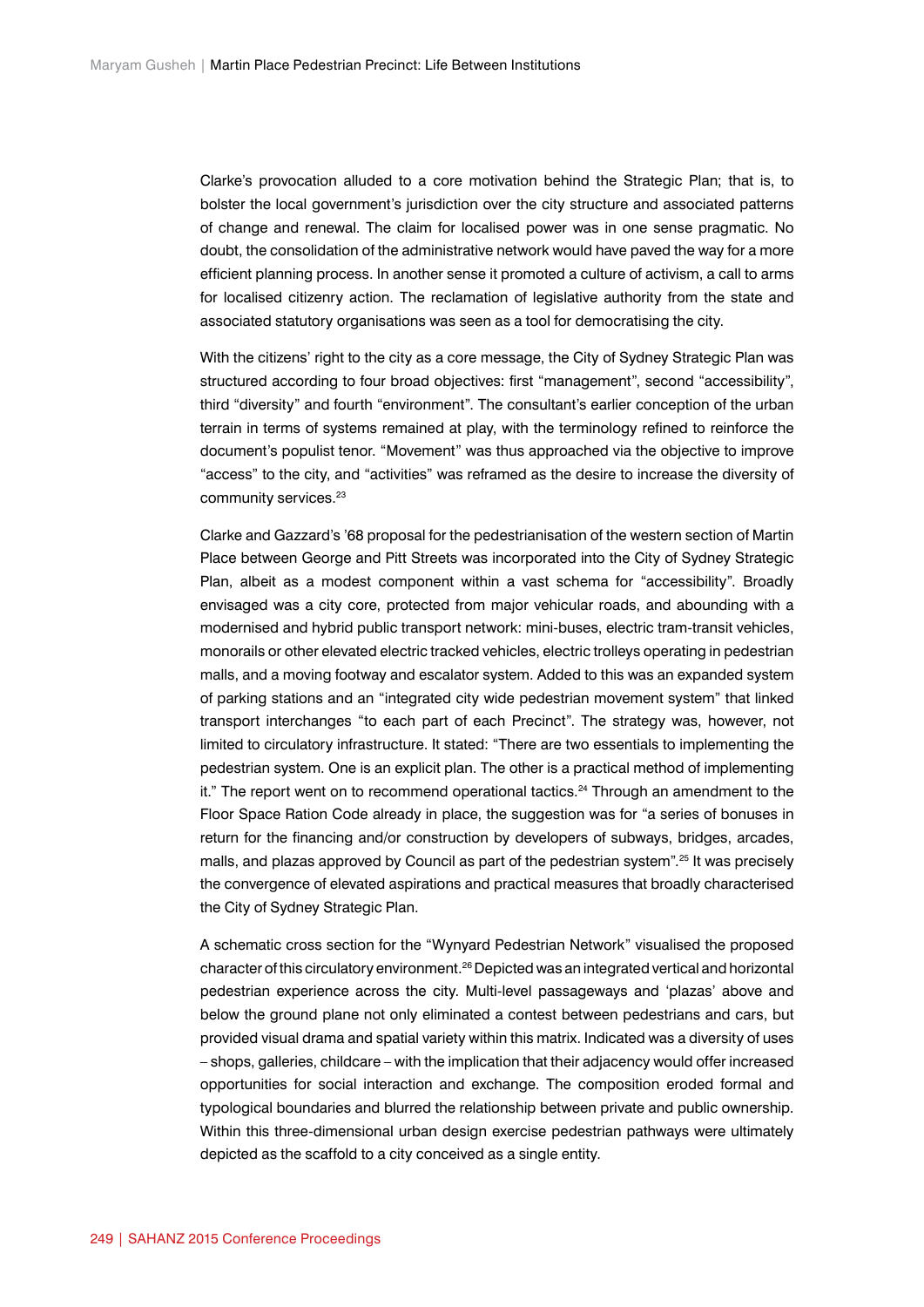

# **Action Plan No. 24**

Clarke Gazzard's proposal for the extension of the pedestrianised Martin Place was among the early initiatives to 'activate' the core objectives of the City of Sydney Strategic Plan. Subtitled Action Plan No. 24, one of the 83 nominated Action Priorities, the initiative signalled the council's positive charge towards implementation.27 An A4 folded brochure provided a succinct and clear description of the scheme.<sup>28</sup> On the cover an aerial photograph of Martin Place, oriented east, was placed directly below its drawn double, the latter reworked to depict the full length of Martin Place as a pedestrian precinct.

An expressive pencil rendering, the after image was striking. It showed a cascading sequence of urban environments stepping down with the landfall, each space alive with pedestrian activity. Lush tree canopies dominated the setting, as if the Domain had continued its green march across Macquarie Street and down Martin Place. The field was further populated with built elements, permanent and ephemeral, grand and intimate: monumental fountains, temporary kiosks, an amphitheatre, a shade structure over a restaurant, street furnishings and umbrellas. They gave support to a variety of activities, some specific and others more open-ended. Rather than objects within an open space, these elements collectively shaped the space. The approach was topographical, a synthesis of architecture, landscape and urban planning.

However, in this before and after shot the recently completed first stage of the pedestrianisation was missing. Indeed, the two proposals were seemingly informed by discrete, if not contradictory, impulses. More fully represented in plan and section, the length of Martin Place was drawn across the folded inner leaves. In this drawing, the austere and symmetrical composition of the lower court appears at odds with the hybrid character of the later proposal. However, when considered as an overall assembly, the forecourt to the GPO reads as a coherent entity within a consortium of public spaces along Martin Place, each conceived as a response to its immediate environment. Less concerned with formal consistency, the scheme promoted an eclectic yet interconnected spatial sequence.

The section was informative in this regard. Oriented south, Martin Place was depicted against the urban background with the street level fenestration rendered in detail. The drawing highlighted the individual character of the adjacent built works, with each fronting a particularised public environment. Incorporated in the section was the Martin Place railway station, at that time in progress. Located below ground, between Macquarie and Phillip Streets, the concourse and associated circulation were extended as a below ground arcade stretching west. The forecourts to the proposed MLC tower, in turn, supported an elevated pedestrian experience. In this design, the core principles of the City of Sydney Strategic Plan were tested in context of a specific urban environment. The result was an episodic yet interconnected urban field, a knitting together of architecture and city.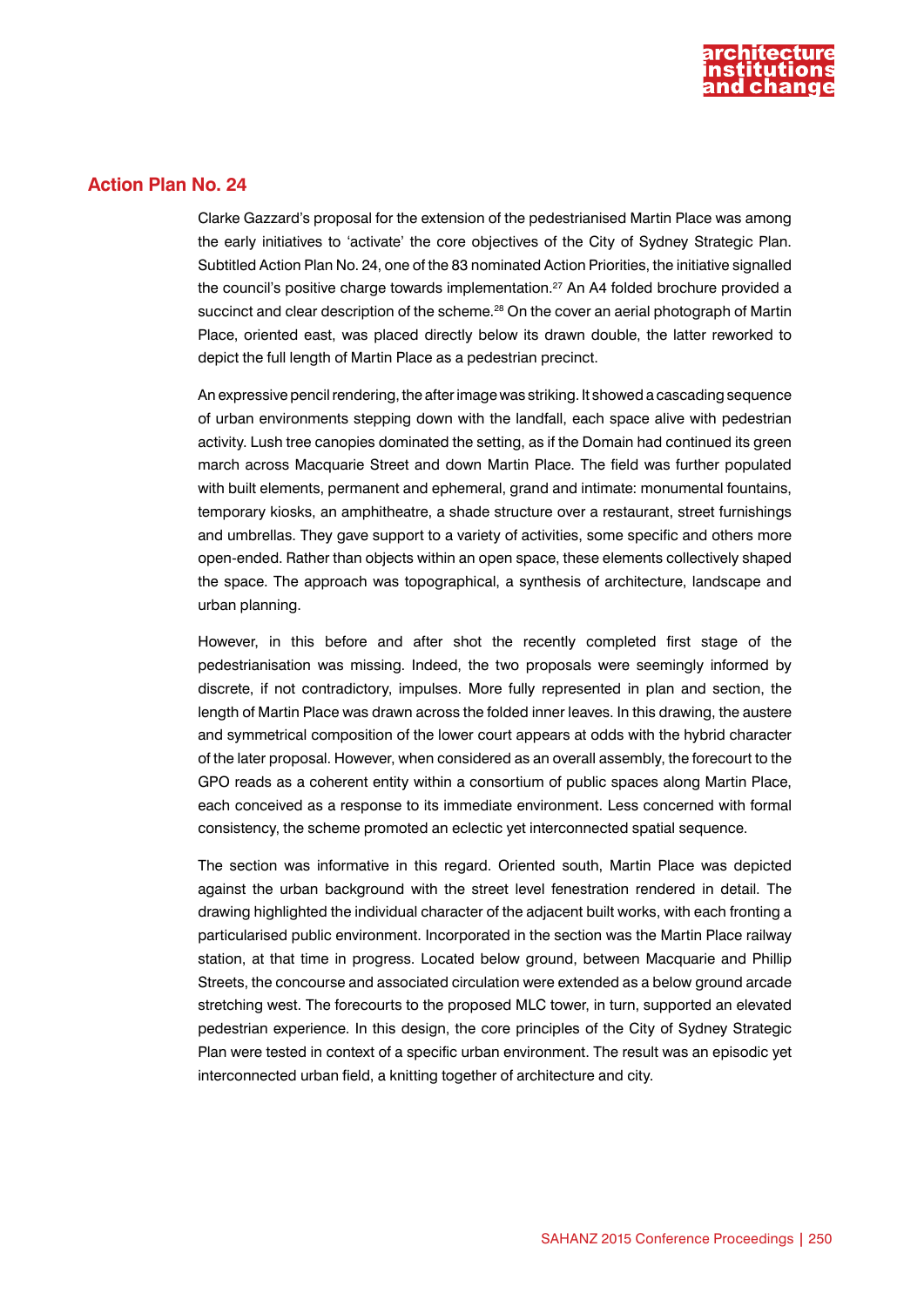### **Void: Martin Place as frame**

In 1984, nearly a decade after the Clarke and Gazzard partnership was dissolved, Gazzard and Partners prepared the *Civic Design Study of Martin Place.*<sup>29</sup> Jointly commissioned by the Heritage and the City councils, the report was part documentary, part review of the existing regulatory framework and part recommendations for new regulatory measures, those concerning heritage preservation in particular. A "dramatic change in scale" brought about, for example, by the replacement of the Rural Bank Building with a "33 storey tower", was cited as the impetus for the study. Written by Don Gazzard (with the then practice partner Brian McDonald), the report presented a chronological history of Martin Place and described the "townscape" character of the precinct, the latter supported with catalogued items of environmental heritage or "townscape significance". Effectively coalesced here was research and written work developed over a decade, albeit reproduced in a new logical sequence.<sup>30</sup> The commission also gave Gazzard the opportunity to outline discrepancies between the proposed design and the realised work and, importantly, to highlight major omissions.

Within this retrospective, however, a new critical attitude was evident, and the description of the project via the terms "view" and "vista" were in this regard indicative. The report's findings were succinct and expressed as two related recommendations. The first was the protection of two "views", from the upper sections looking down towards the GPO and from the lower sections looking up towards Sydney Hospital, with the circular fountain terminating the latter "vista". The second recommendation was to conserve the character of each block as a coherent ensemble within the "townscape". Martin Place as a vast opening in the city was thus valued as an urban frame for memorable scenes. Moreover, the project was charged with heritage value. Only five years after its completion the urban fabric of Martin Place, together with its immediate setting, was depicted as a picturesque urban ensemble worthy of preservation. Significant in this narrative was the aesthetic value of these visual episodes, alone and in their assembly, as a "townscape". Apparently lost here was the agile urbanism of the early 1970s. Instead it was Clarke and Gazzard's early impulse to clarify an "imageable" urban field that was privileged.

The term "townscape" was dominant throughout the report. Here Gazzard returned to the theoretical field within which his very first discussion of the Martin Place Project was grounded; that is, his exhibition and the associate book *Australian Outrage: The Decay of a Visual Environment*. The text was modelled on publications by the British architectural critic Ian Nairn, a major protagonist in the British "townscape" editorial campaign.<sup>31</sup> The association has been subject to critical attention. Scholars commenting on the transcultural impact of the Townscape movement have referred to Sydney's Martin Place as a localised manifestation of this discourse.<sup>32</sup> With this in mind, this paper has worked, in part, to highlight the challenge in unpacking this association. Gazzard's interpretation of the Townscape movement, when examined in relation to the early and late discussion of the scheme, appears as timid version of its British counterpart.<sup>33</sup> However, when traced relative to the project's longer trajectory and in the context of Clarke and Gazzard's interdisciplinary ambitions, the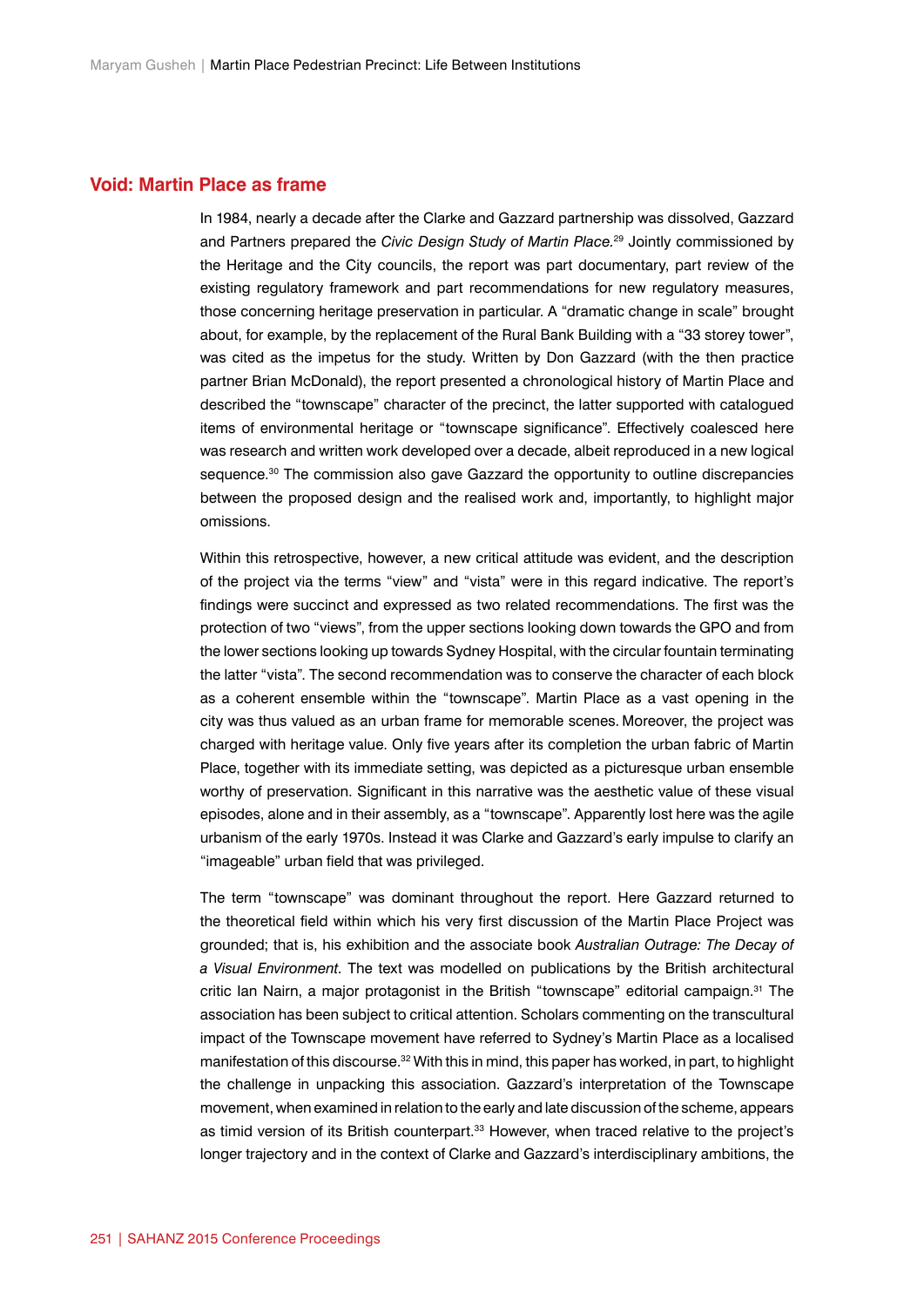

comparison gains complexity and critical nuance. Interspersed across multiple conceptions of this urban space is a spirited effort to frame a contemporary and hybrid urban terrain as a multivalent forum for public life, in service of the public good.

4 Gazzard, *Sydneysider*, 63.

- 7 See Hayes' letter to Gazzard, August, 6, 1968, GC Papers, Box File 29, document 14.
- 8 Donald Gazzard, *Australian Outrage: The Decay of a Visual Environment* (Sydney: Ure Smith, 1966).
- 9 A copy of the artworks is held at GC Papers, Box File 29.
- 10 "Square Proposed in Martin Place: Cenotaph to be Focal Point," *Sydney Morning Herald*, December 18, 1968.
- 11 A committee of Aldermen consisting of Loe Port, Andrew Briger and Nicholas Shehadie oversaw the project.
- 12 Nicholas Tesdorf, "Martin Place: an historical perspective," *Architecture in Australia* 59, no. 6 (December 1970): 876-78.
- 13 Tesdorf, "Martin Place," 878.
- 14 Tesdorf, "Martin Place," 878. Gazzard's autobiography similarly notes that Freeland was the prompt for the historical investigation and acknowledges Tesdorf's role in researching the topic. Gazzard, *Sydneysider*, 63.
- 15 First published in *Illustrated Sydney News*, January 26, 1888, 12-13.
- 16 *City of Sydney Strategic Plan* (Sydney: Council of the City of Sydney, 1971).
- 17 Application for Appointment to prepare The Strategic Master Plan by USC in association, March 2, 1970, GC Papers, Box File 15, City of Sydney 1970-1971, document 4a.
- 18 Gazzard, *Sydneysider*, 18.
- 19 *City of Sydney Strategic Plan*, 2.
- 20 "City Planning: Strategy for Sydney," *Bulletin*, August 29, 1970, 24-25.
- 21 "City Planning," 24.
- 22 Letter from George Clarke to L.M. McDermott, September 15, 1971, GC Papers, Box File 29, document 76.
- 23 For an overview see *City of Sydney Strategic Plan: The Strategy Summarised* (Sydney: Council of City of Sydney, 1971).
- 24 *City of Sydney Strategic Plan*, 104.
- 25 *City of Sydney Strategic Plan*, 104, 116.
- 26 *City of Sydney Strategic Plan*, 104, 114.
- 27 The council formally adopted 4 Objectives, 16 Policies and the 83 Action Priorities of the Strategic Plan.
- 28 Clarke Gazzard Architects, *Martin Place Pedestrian Precinct: Action Plan No. 24* (Sydney: Council of the City of Sydney, 1972).

<sup>1</sup> Jennifer Taylor, *Australian Architecture Since 1960* (Redhill, ACT: Royal Australian Institute of Architects, [1986] 1990), 52. The author notes that this paper is a work in progress and part of ongoing research on the pedestrianisation of Martin Place.

<sup>2</sup> Donald Gazzard, *Sydneysider: An Optimistic Life in Architecture* (Boorowa, NSW: Watermark Press, 2006).

<sup>3</sup> See, for example, Don Gazzard, "'The People's Promenade': Martin Place 1860-1985," in *The Design of Sydney: Three Decades of Change in the City Centre*, ed. G. P. Webber (Sydney: Law Book Co, 1988), 70-94.

<sup>5</sup> In his notations to a number of his papers, George Clarke explains the association with Denis Winston as largely symbolic; for example, notations to a photocopy of "Letters to the Editor, *Sydney Morning Herald*, 19 December 1968," read "We invited Denis to be in on it, to give our proposal some status!": Newspaper clipping of Letter to the Editor *SMH* 19 December, 1968, George Clarke Papers held at the State Library of NSW (from here cited as GC Papers), Box File 29, Martin Place, 1970-1979, document 11.

<sup>6</sup> George Clarke and Don Gazzard letter to City Commissioners, GC Papers, Box File 29, document 13. The letter also cites an association with R. Seifert and Partners. This association is absent in subsequent records of the project.